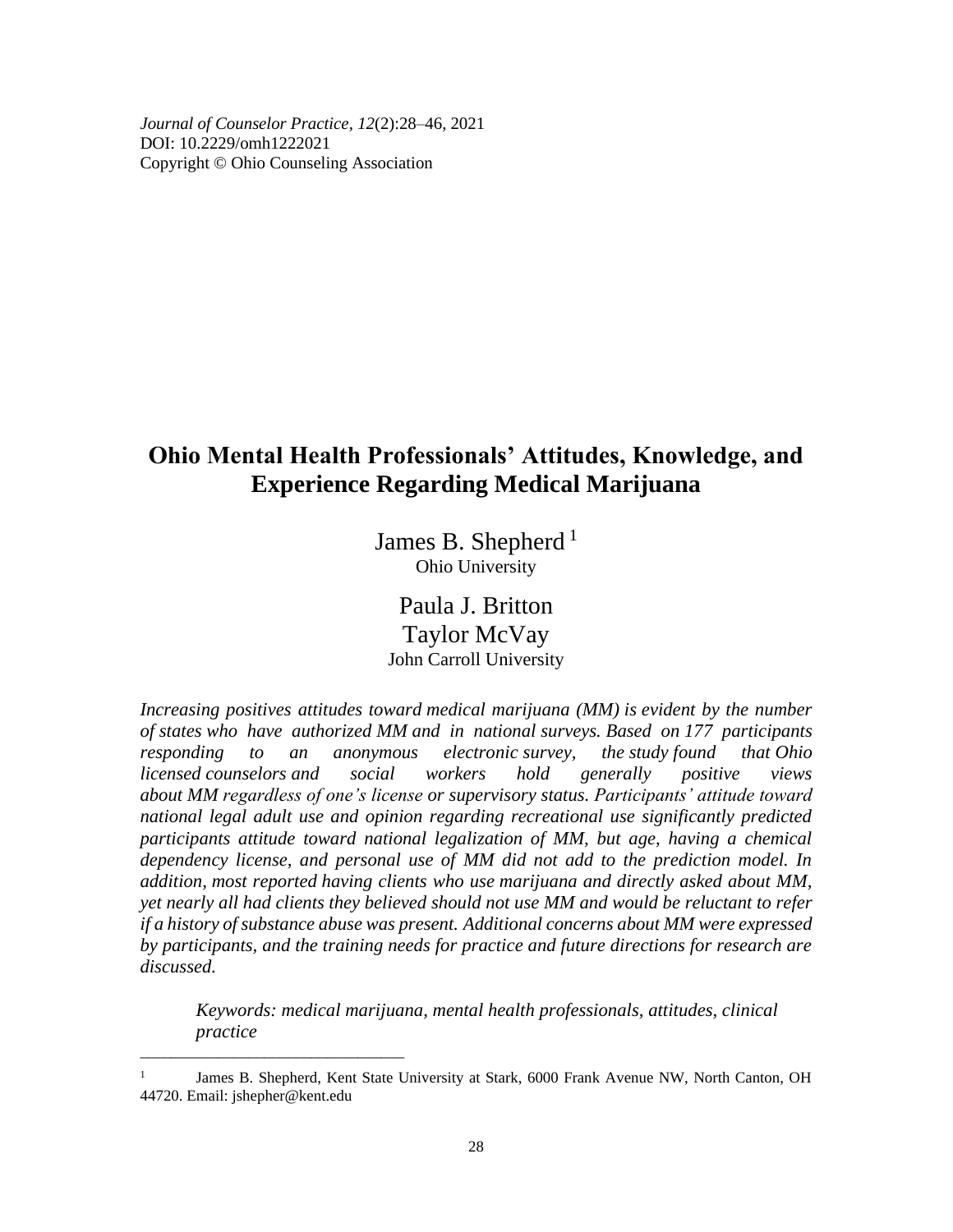As marijuana is by far the most used illicit substance, with an estimated over 40 million Americans reporting use during their lifetime, and over 3.5 million people meeting the criteria for a cannabis use disorder in 2017 (Center for Behavioral Health Statistics and Quality, 2017), the use of medical marijuana (MM) for the treatment of mental disorders is complicated. In addition, attitudes toward MM are reported as generally positive across the United States (Quinnipiac University, 2016; 2018). In 1996 the citizens of California passed Proposition 215, which codified the use of MM (Compassionate Use Act, 1996), making it the first state to do so. Twenty years later, Ohio House Bill 523 was signed by the Governor, authorizing the use of MM via the Ohio Medical Marijuana Control Program, which is operated by the State of Ohio Board of Pharmacy, State Medical Board of Ohio, and the Ohio Department of Commerce (Ohio Medical Marijuana Control Board [OMMCB], n.d.). The November 2020 elections resulted in additional states approving MM and non-medical adult use, bringing the number of states, which includes the District of Columbia, to do so to 36 and 17, respectively. However, the stipulations and possession limits, as well as the allowed route of administration, vary from state to state (National Conference of State Legislatures, 2021). The remaining states except Idaho, Kansas, and Nebraska allow for cannabidiol (CBD) products that have no or low amounts of tetrahydrocannabinol (THC), the active ingredient in marijuana (National Conference of State Legislatures, 2021). As of May 2021, nearly 198,000 Ohio citizens were registered to use MM, and there were over 158,000 individuals who had acquired MM through the dispensary system since the program became operational (OMMCB, 2021).

The potential for counselors and other mental health practitioners to encounter clients who currently use, will be using, or have questions about the use of marijuana for the purpose of treating their mental health symptoms, is and will continue to increase. Therefore, counseling professionals are interfacing with the process, such as navigating through conflicting policies and state and federal laws as well as educating clients about potential benefits and risks of use. Counselors need to understand the process to obtain MM and discern when and whom to refer for an assessment. Also, it is vital for a clinician to possess knowledge about MM research, have a clear understanding of how to do an assessment of substance use disorders, and know the criteria for cannabis use disorder.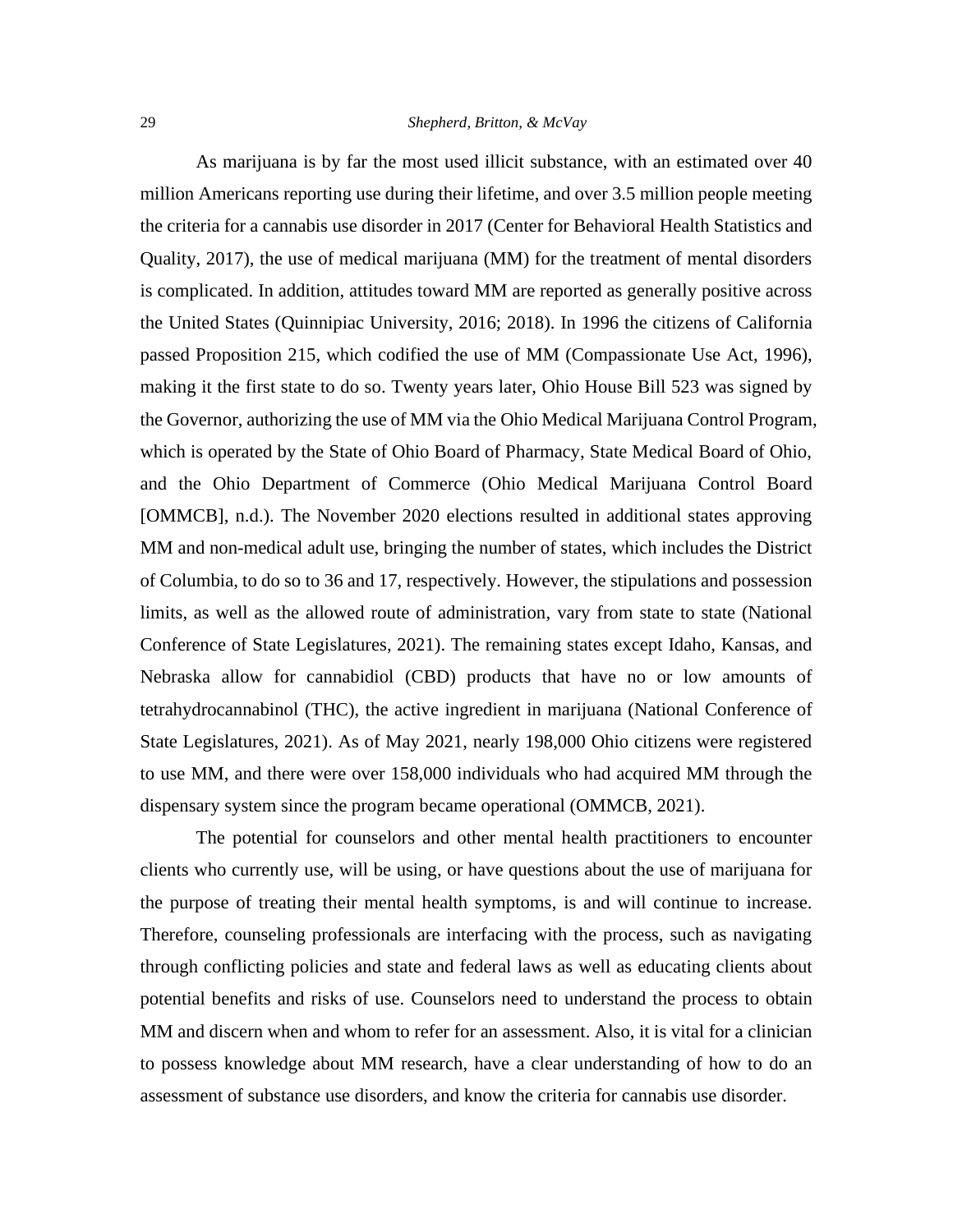## **Acquiring a MM Card and Ohio Law**

According to the Medical Marijuana Control Program (MMCP, 2020), for a client to be eligible to purchase MM in Ohio, they must meet the criteria of a qualifying diagnosis and be recommended by a qualifying physician (i.e., those who have obtained a Certificate to Recommend MM though the State of Ohio Medical Board). In terms of mental health diagnoses, these conditions include posttraumatic stress disorder, Alzheimer's disorder, Tourette's syndrome, and pain that is chronic or severe and is intractable (MMCP, 2020). There are several other mental health diagnoses that have been considered by the OMMCB, including anxiety disorders and autism spectrum disorder, but those petitions to have them added to the list of qualifying diagnosis were not approved (State Medical Board of Ohio, 2020). According to the OMMCB (n.d.) website, the first step to acquire MM in Ohio is to make an appointment with a recommending physician who will provide an in-person assessment and register them, making a recommendation to OMMCB that allows for the acquisition of a MM card and the ability to purchase MM from a dispensary. A list of physicians who have a Certificate to Recommend is provided on the OMMCB website. Counselors are eligible to write a letter confirming the mental health diagnosis; the letter is needed to provide documentation to the recommending physician. Once clients activate their cards online, they are eligible to purchase MM in Ohio. No prescriptions for MM are given at the initial appointment. The MM card is valid for one year and must be renewed via the recommendation of the referring physician or some other MM certified physician. To our knowledge these services are not covered by insurance, and the cost and appointment length will vary by physician. Dispensaries will only take cash and give, at maximum, a 90-day supply (MMCP, 2020). A client can designate a caregiver to purchase MM on their behalf, but that person must register with the OMMCB.

MM card holders in Ohio are not permitted to smoke marijuana unless using a vaporizer to do so (MMCP, 2020). If card holder is caught with any other smoking devises (e.g., joint or pipe), they can be prosecuted (MMCP, 2020). Crossing state lines with marijuana can have legal implications from a federal point of view (MMCP, 2020). However, registered MM patients have medical confidentiality, and their caregivers are protected from arrest, prosecution, and discrimination in child custody matters (MMCP,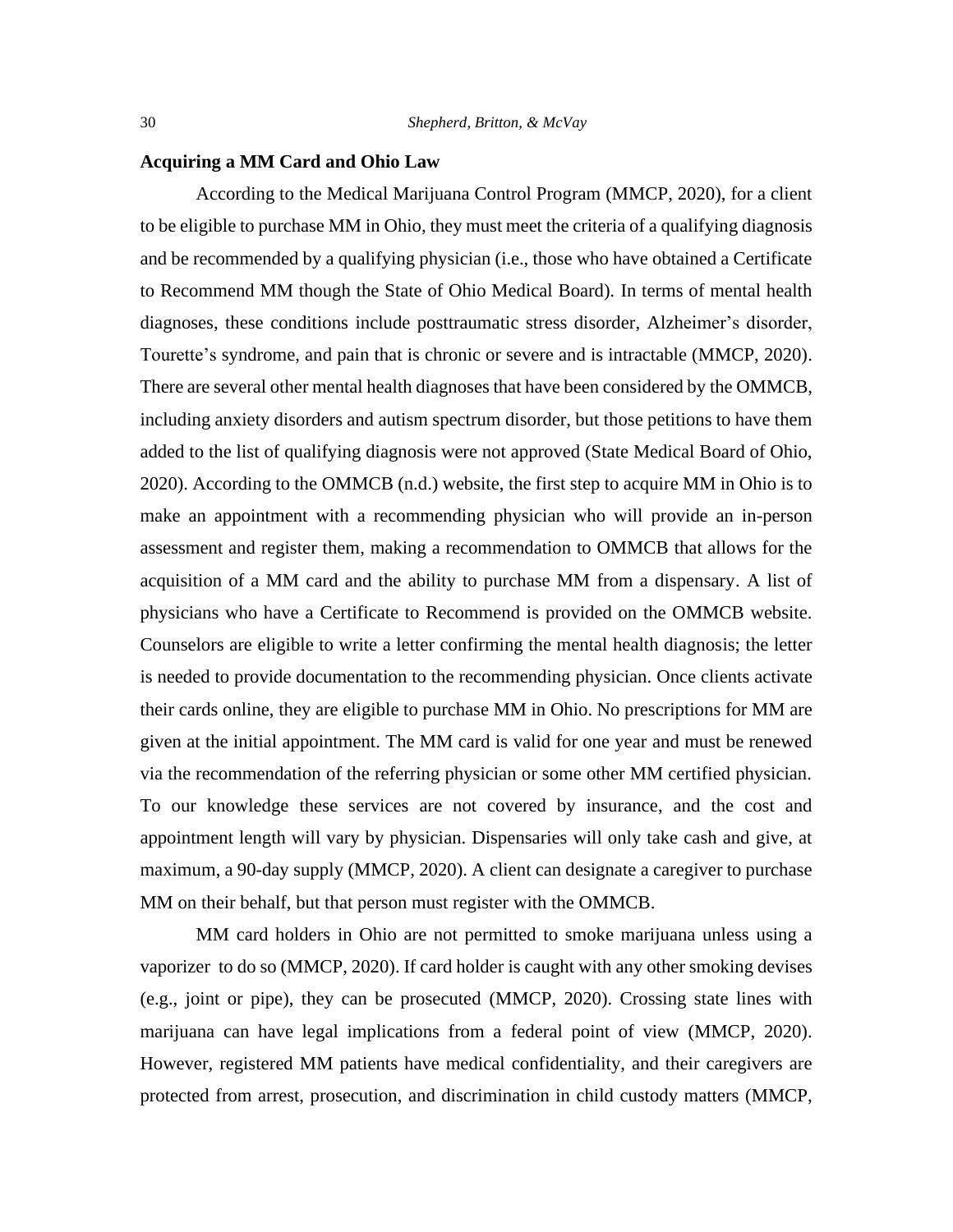2020). Without a MM card in Ohio, possession is considered a minor misdemeanor; up to 100 grams of marijuana, carries a fine of up to \$150 (Possession of Controlled Substances, 2019). Having up to 200 grams with no MM card is a 4th degree misdemeanor, can carry a fine of up to \$250, and mat result in up to 30 days of imprisonment (Possession of Controlled Substances, 2019).

#### **Effectiveness and Negative Impacts of MM**

At the federal level, medical or recreational cannabis is an illegal Schedule I controlled substance, on par with heroin, LSD, and street fentanyl (United States Drug Enforcement Administration, 2020), although changing this designation has been a political discussion. Research on marijuana is negatively affected by regulatory barriers, funding limitations, and supply issues (National Academies of Sciences, Engineering, and Medicine, 2017). There are, however, some who have adopted clever methods to study high-grade marijuana found at many marijuana dispensaries by using mobile laboratories (e.g., Center for Health and Neuroscience, Genes, and Environment, n.d.)

#### *Disorders Showing Beneficial Effects*

Overall, systematic reviews of pharmaceutical THC with or without CBD for the treatment of mental disorders have found a low level of evidence that supports efficacy (i.e., Black et al., 2019; Hoch et al., 2018); however, for some disorders the evidence is more supportive. Persons with PTSD often use cannabis to cope with their symptomatology, and sleep improvement appears to be primary motivator (Bonn-Miller et al., 2014). Indeed, Metrik et al., (2018) found that veterans with PTSD who use medical cannabis report improved sleep and improvement in overall physical health. According to Cuttler et al. (2017), the response seems to be related to cannabis assisting in reducing the stress response as measured by: reduced stress rating scale scores, lowered blood cortisol levels, improved behavioral and emotional responses to stressors, and positive changes in autonomic response to stressors. They also reported disparities in the optimal dose, and those patients who use too low or too high of doses can see a loss in benefits or experience adverse effects. Moreover, there can also be significant interactions between psychotropic medications and MM, which is why MM use needs to be monitored by psychiatrists and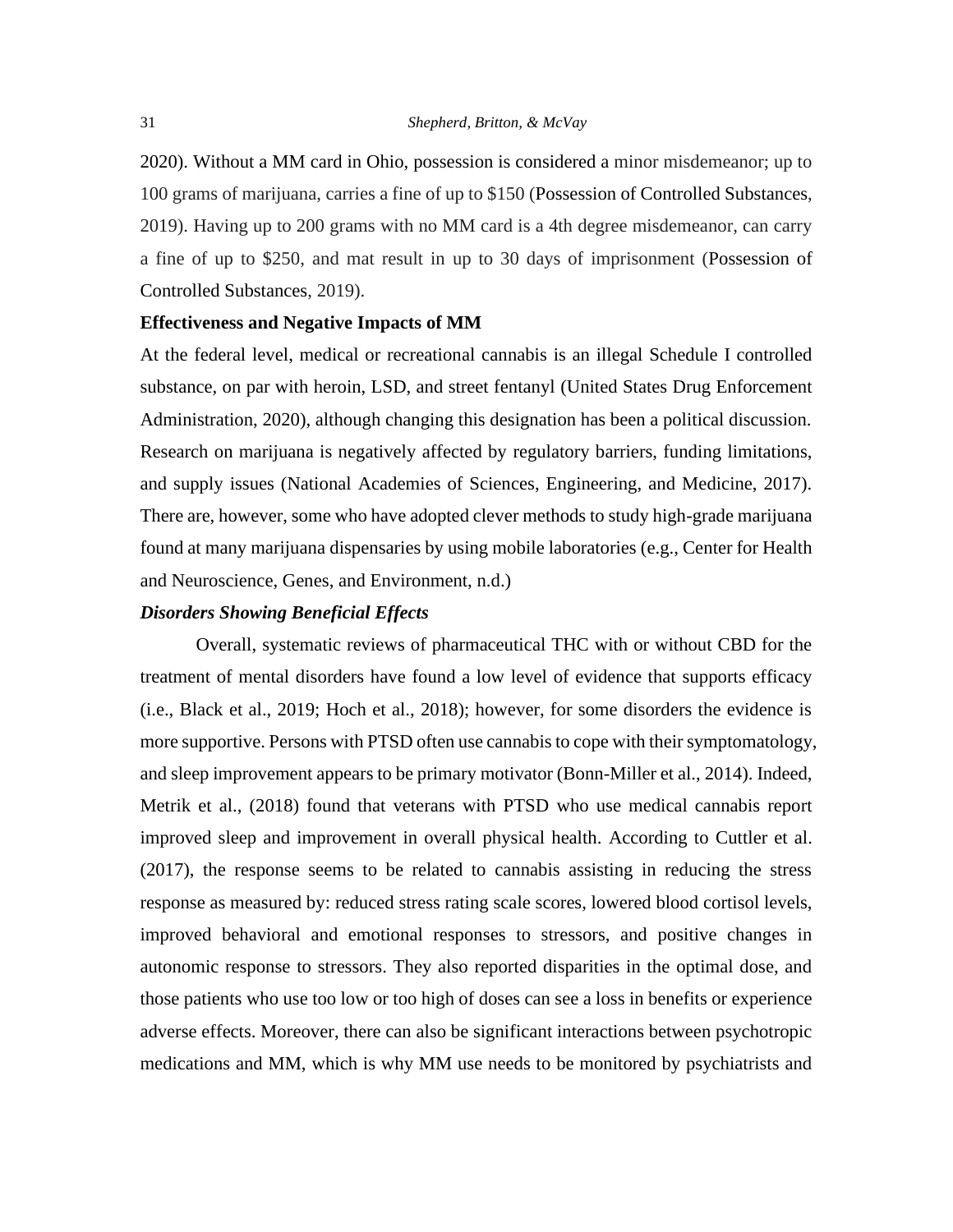recommending physicians. Also, inhaled versus oral use can make a difference in response (Cuttler et al., 2017).

Although mental health providers may not directly treat chronic pain, they are often involved with clients who experience chronic pain as they frequently have other mental health symptoms (Feingold et al., 2017). Marijuana is commonly used for pain management; more than 600,000 Americans turn to cannabis for relief (O'Connell et al., 2019). There is substantial evidence of its efficacy in pain management. For example, in a randomized clinical trial of people who had pain, there was a reported 40% reduction of pain with use of marijuana (O'Connell et al., 2019). The National Academies of Sciences, Engineering, and Medicine (2017) concluded that there is substantial evidence that cannabis is an effective treatment for chronic pain in adults.

Pain management with MM has implications for the reduction of opioid use as several studies show people who were using opioids to manage their pain were able to reduce or discontinue opioid use when using marijuana (e.g., Corroon et al., 2017; Lucas & Walsh, 2017). Also, levels of depression and anxiety are higher among chronic pain patients receiving prescription opioids compared to those receiving MM (Feingold et al., 2017). Although using marijuana for opioid withdrawal is not approved in Ohio, it was under consideration to be a qualifying condition (Bergeria et al., 2020). Similarly, there is some evidence that suggests that CBD rich but not completely THC-free cannabis can benefit children with Autism Spectrum Disorders (Aran et al., 2019), but the OMMCB review did identify it as a qualifying condition. In general, there are very few to no clinical studies with data on pharmaceutical CBD to treat mental disorders, and additional research is needed to provide any conclusive evidence that would justify the qualifying disorders in Ohio.

# *Negative Impacts of Marijuana*

Gorey et al.'s (2019) and Sledzinski et al.'s (2019) reviews, among others, document the many direct negative impacts THC may cause, including prenatal and adolescent brain maldevelopment and impaired adult brain function and structure, as well as secondary impacts (e.g., driving automobiles, educational outcomes). Indeed, marijuana does impair cognitive skills used for driving, and all states have driving under the influence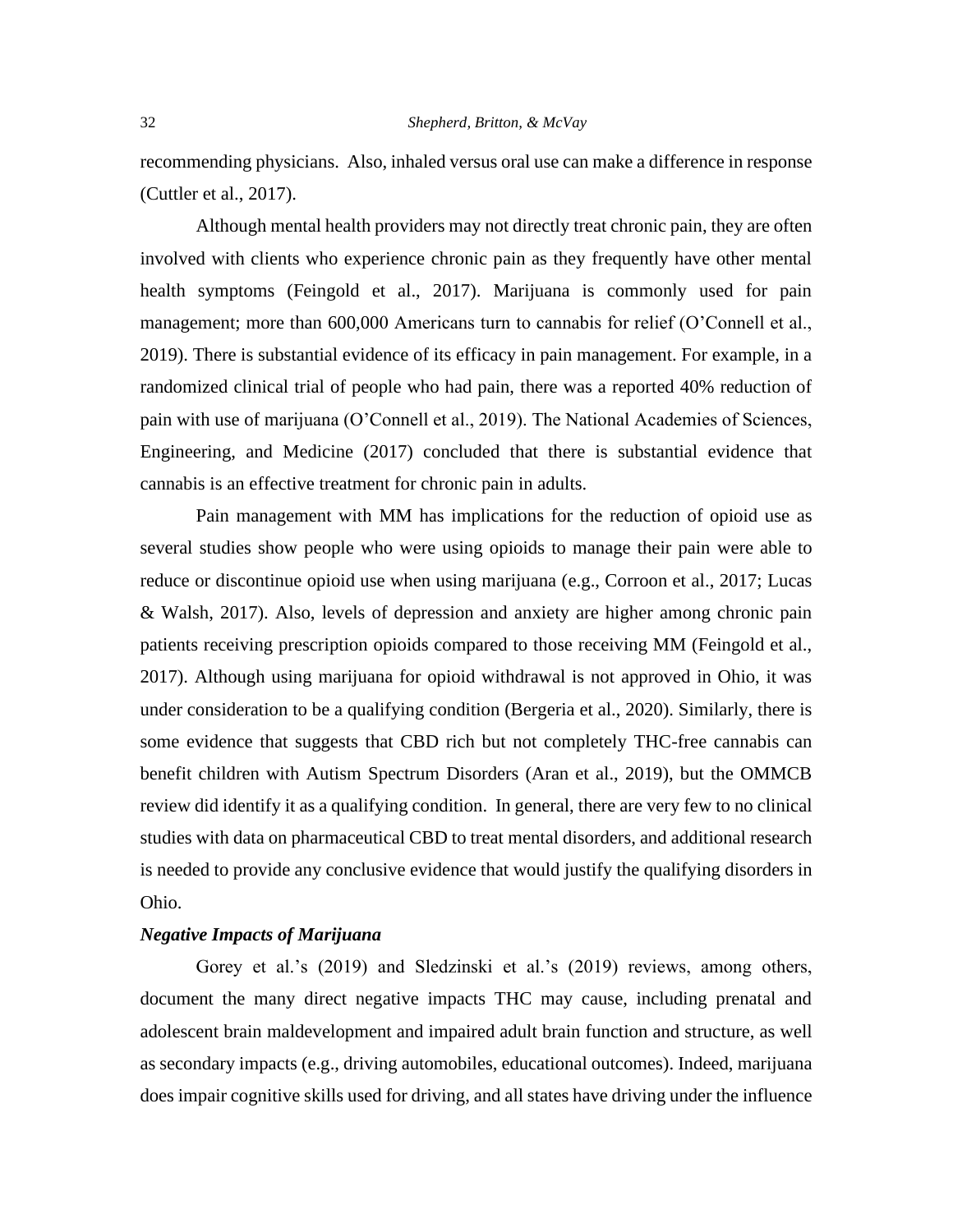of drugs laws that include marijuana intoxication. There is also some strong concern about the use of E-cigarettes or vaping products being associated lung injury (Centers for Disease Control and Prevention, 2019). The use of vaping marijuana more than doubled in the past two years among teens (National Institutes of Health, 2019). In addition, marijuana may increase the likelihood of developing psychotic symptoms (e.g., Aran et al, 2019; Sledzinski et al, 2019).

There are a host of secondary effects of marijuana use too. Hasin (2018) concluded those primarily consist of increased cannabis use and cannabis use disorder, high potency marijuana, and unintentional child exposure. Another adverse secondary effect is the development of amotivation syndrome, which includes periods of prolonged apathy, lack of interest, passivity, and problems with communication (Meier & White, 2018) and predicts lower self-efficacy (Lac & Luk, 2018). It is not clear whether cannabis use causes amotivation syndrome or if people who show great levels of amotivation tend to become cannabis users. Reflecting many of these concerns, the American Academy of Addiction Psychiatry (2019) proposed model state laws that included: a ban on recreational use of cannabis until age 21, to not denote psychiatric indications such as PTSD, anxiety and depression as qualifying conditions, educate public about potential harms of cannabis, provide state level regulation that includes funding of high-grade analytical equipment to test cannabis, and maintain public registry that reports annually on adverse outcomes. The tracking of adverse outcomes is particularly critical for the benefits of marijuana use can be accurately evaluated.

## **Knowledge and Attitudes of Professionals Regarding MM**

As counselors will be dealing with clients who not only are using MM but may be interested in the clinician's opinion of this treatment, it is important that we have adequate knowledge of both the benefits and negative impacts as well as the ability to identify misuse. Moreover, it is also important to follow the *American Counseling Association* (2014) ethical code. For example, Standard A.4.b, Personal Values, addresses not letting our beliefs interfere with a client's decisions regarding treatment. Being aware of one's attitudes is crucial so that they can be bracketed appropriately. Section C, Professional Responsibility, of the *Code of Ethics* is relevant too as it stipulates counselors should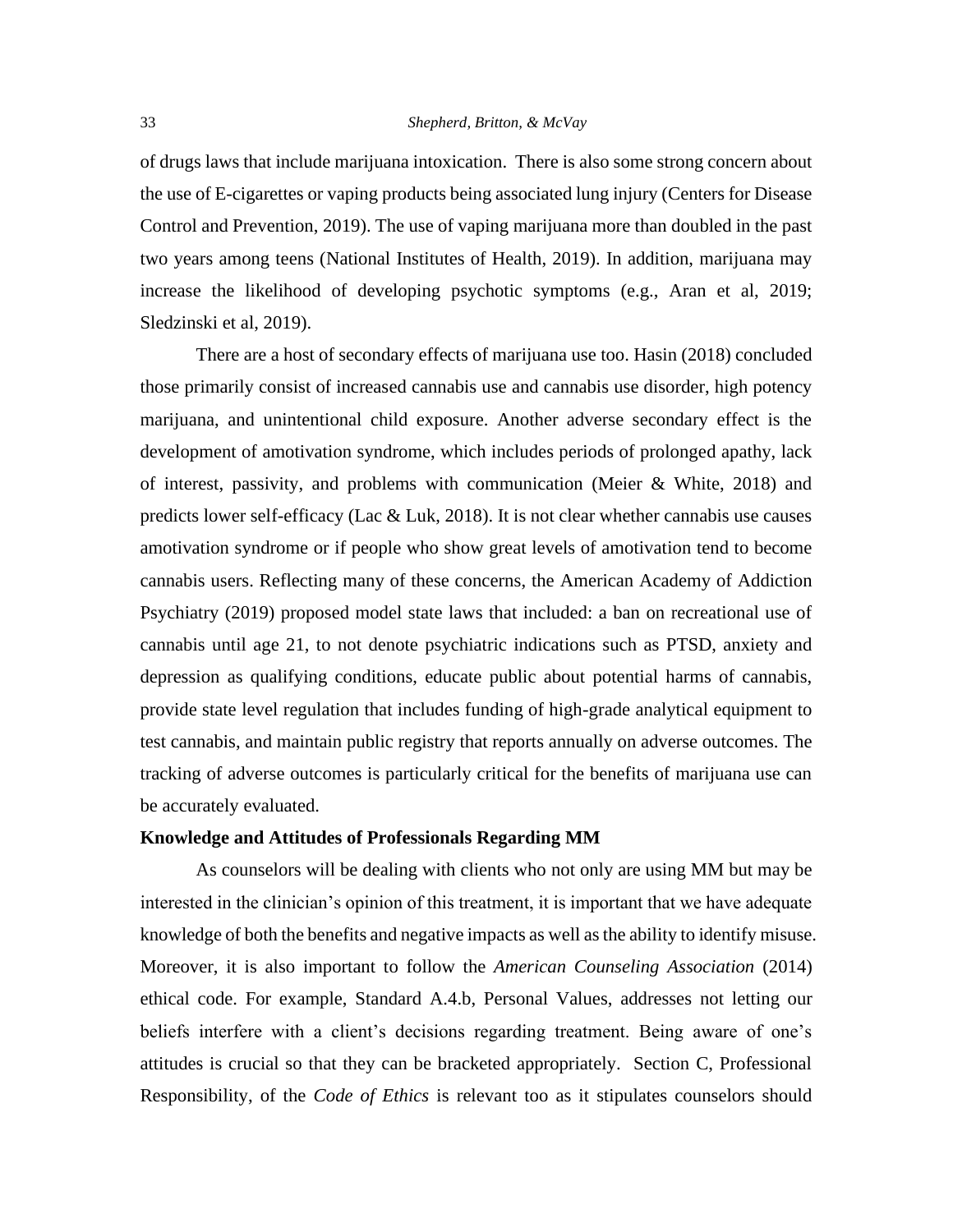practice within their boundaries of competence (Standard C.2.a) and monitor effectiveness (Standard C.2.d). To accomplish that with the growing number of cannabis-related issues that confront clinical practice, it suggests counselors must become knowledgeable about MM in Ohio, which at a minimum would include familiarity with the process and the ability to direct clients to the appropriate resource, specifically the OMMCB webpage.

Most research on attitudes toward MM have focused on medically focused fields. Despite support among the general population, physicians are more reserved regarding the use of MM (e.g., Charuvastra et al., 2005; Kondrad & Reid, 2013) as are other health carerelated professionals (e.g., Lusk & Paul, 2017; Moeller & Woods). In a small sample of Ohio physicians sampled in Summer 2018, Lombardi et al. (2020) found most did not hold positive attitudes toward MM as only 12% of their respondents had acquired or planned to acquire their Certificate to Recommend MM.

Very few studies have explored attitudes and knowledge of counselors regarding the use of MM marijuana in the treatment of mental health disorders. The only specific study we identified was conducted by Wildberger et al. (2019), who surveyed a national sample of substance use clinicians and found that participants held mixed views toward MM. For example, 73% supported legalization of marijuana for medical purposes, yet 63% believed that MM marijuana is often abused. Overall, there is a lack of research regarding mental health counselor's knowledge and attitudes.

# **Purpose of Study**

This study attempts to bridge that gap in information about mental health practitioners in attitudes, knowledge, and experiences regarding MM by focusing on Ohio practitioners. There is little research regarding professionals' attitudes toward MM; we were not able to find any research that specifically surveyed mental health professionals in Ohio. Understanding counselors' attitudes and knowledge about the process, as well as understanding what information they need to know, is a good first step in guiding counselors in the complexities of this process.

# **Procedure and Methodology**

We developed an anonymous 26-item Qualtrics survey for mental health professionals in Ohio, where MM is legal but adult (i.e., recreational) marijuana use is not.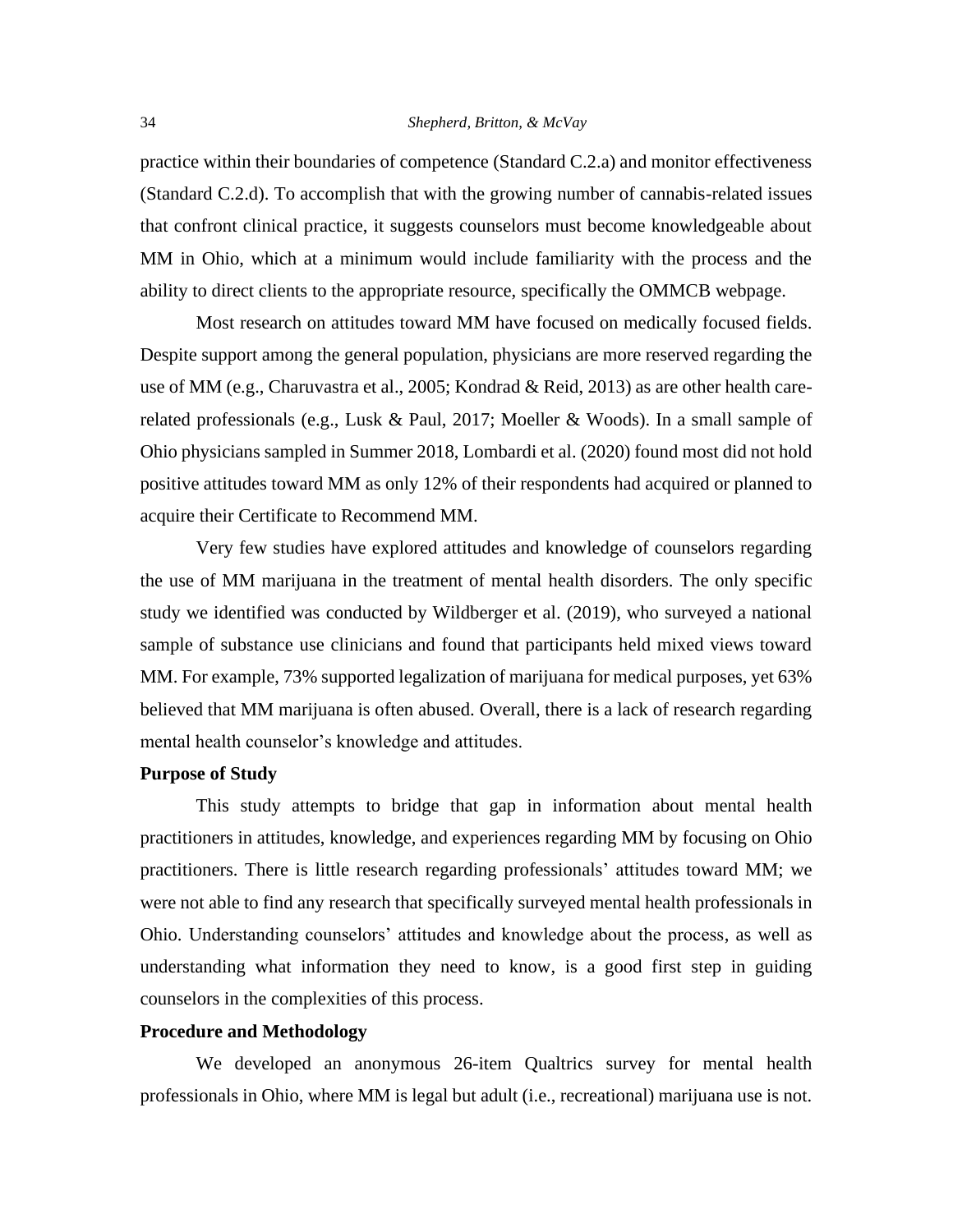The questions on the survey included demographic information, questions regarding client marijuana use as well as personal views regarding marijuana, and experience with MM, personally and professionally. The questionnaire and procedures were approved by the John Carroll University Office of Institutional Review. A survey link was emailed to licensed counselors and other mental health providers in Ohio, which encouraged snowball sampling (i.e., respondent referral of others to participate). Internet provider addresses and other identifying data were not collected to ensure anonymity. Among the 204 people who accessed the questionnaire, 190 supplied answers, but 8 individuals left many questions blank and thus were removed from the sample. Moreover, to maintain sample homogeneity, among those who answered most questions, 3 were removed as they did not report a mental health license, and 2 respondents held only a psychology license. *SPSS Version 26* was used for data analyses*,* and despite substantial differences in the likelihood of the null hypothesis for the various analyses, a probability of .050 or less was used as the level of significance.

Participants used for data analyses ( $n = 177$ ) predominately identified as female (86%) and White, non-Hispanic (86%) or African American (10%) with an average age of 42 (range  $23 - 75$ , SD = 13). Almost 14% of the sample reported using MM. Among participants who identified as a counselor (80% of the sample,  $n = 141$ ), 19% reported holding a Licensed Professional Counselor (PC), license, 25% a Licensed Professional Clinical Counselor (PCC) license, and 36% a PPC with a supervision credential (PCC-S). The remaining participants ( $n = 36$ ) reported being social workers; 1% reported being a Licensed Social Worker (LSW), 7% reporting having a Licensed Independent Social Worker (LISW) credential, and 12% indicated they held an LISW with a supervision designation (LISW-S). Among the counselors and social workers, 14 % (n=21) and 25% (n=9), respectively, also had a chemical dependency license (17.5% of sample). Amongst the sample with CD licenses, 2 participants were Licensed Chemical Dependency Counselors (LCDC), 10% were Licensed Independent Chemical Dependency Counselors (LICDC), and 6% maintained a LICDC Clinical Supervisor license (LICDC-CS). Respondents primarily were employed at an agency (45%), private practice (30%), or educational setting (16%).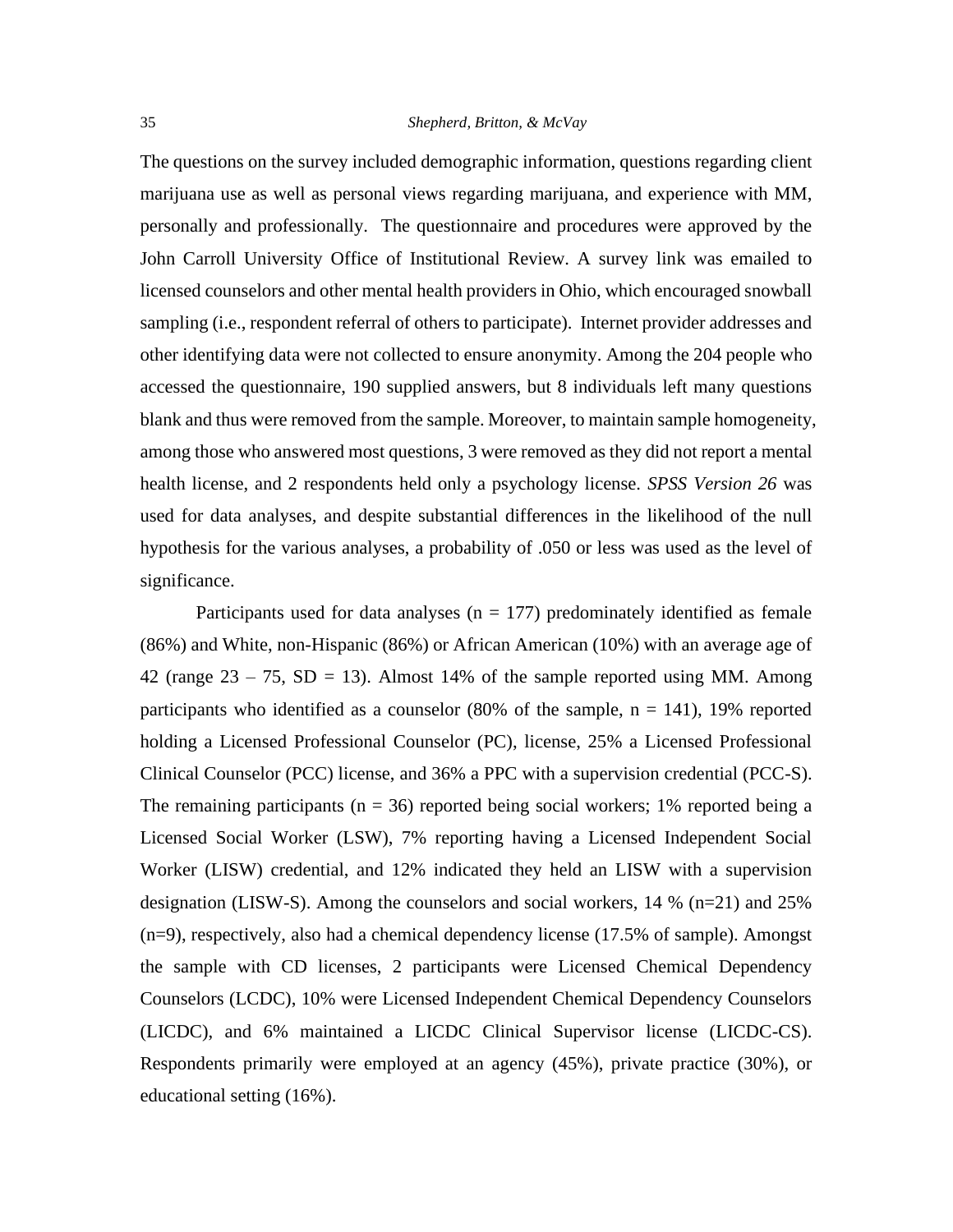## **Results**

Most participants strongly agreed (45%) or agreed (37%) that "medical marijuana should be legal in every state," with 4% and 3% disagreeing or strongly disagreeing, respectively. However, significantly fewer strongly agreed (16%) or agreed (30%) that "recreational marijuana should be legal in every state" whereas 13% disagreed and 15% strongly disagreed with the statement. Given expected cell restrictions for chi square, an overall chi square was not interpretable, but the proportion of those strongly agreeing compared to other groups differed significantly ( $\chi^2$ =36.93, df =1, p < .05) as did the proportion of those disagreeing and strongly disagreeing compared to the other respondents  $(\chi^2=26.23, df=1, p<.05)$ . Despite the difference, as indicated in Table 1, these items were significantly correlated (.59) yet differentially associated with more positive views of recreational marijuana, personal use of MM, and self-reported age. More specifically, the 5-point Likert ratings on one's "personal opinion of recreational marijuana use" (strongly disapprove to strongly approve) and personal use of MM (i.e., yes or no) were correlated significantly with attitudes toward national legalization of MM.

Table 1

| Variable           | М     | SD    | $\overline{1}$ | $\overline{\phantom{0}}$ | 3      | 4       | 5      |
|--------------------|-------|-------|----------------|--------------------------|--------|---------|--------|
| 1. MM legalization | 4.19  | .97   | $---$          |                          |        |         |        |
| 2. AU legalization | 3.22  | 1.27  | .59*           | ---                      |        |         |        |
| 3. Opinion of AU   | 3.01  | 1.22  | .59*           | .79*                     | ---    |         |        |
| 4. MM use          | .14   | .34   | $.25*$         | $.41*$                   | $.36*$ |         |        |
| 5. Age             | 41.67 | 13.22 | $-06$          | $-.20*$                  | $-24*$ | $-13$   |        |
| 6. CD license      | .18   | .38   | $-.08$         | $-.16*$                  | $-15$  | $-0.05$ | $.20*$ |

## Descriptive Statistics and correlations of selected study variables

*Note*:  $n = 177.$  \*  $p < .05$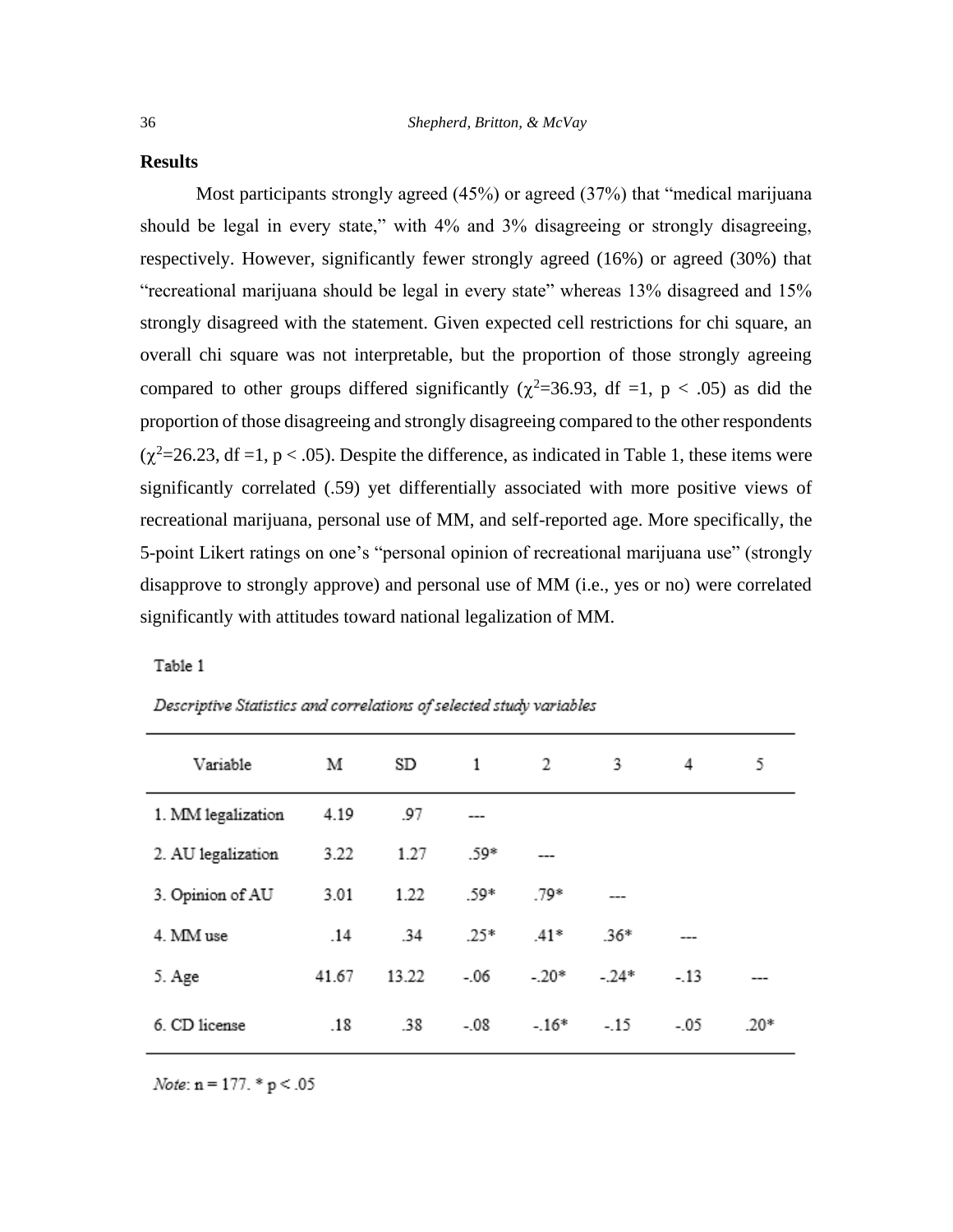Similarly, national legalization of adult use (i.e., recreational marijuana) significantly correlated with one's personal approval of recreational marijuana and with personal use of MM. However, views of recreational use were significantly correlated with age while views of MM were not  $(r = -.06)$ . Being a counselor (no/yes) or social worker (no/yes), the type of counseling license (PC, PCC, PCC-S), the type of social worker license (LSW, LISW, and LISW-S), and supervision license status (no/yes) were not associated significantly with views of national medical or legal adults use; however, having a chemical dependency license (no/yes) significantly correlated with views of recreational use but not medical use. Given the intercorrelation of these variables, we used simultaneous regression to examine the unique association of personal views of marijuana, attitude toward recreational legalization, personal MM use, age, and having a CD license with one's attitude toward MM use, which was significant (F[5,169] = 22.11,  $R^2$  = .40). As indicated in Table 2, the regression weights show only one's attitude toward state legalization and opinion about recreational marijuana use were significant. When these 2 variables were alternatively entered using hierarchical regression model, both still made a significant

#### Table 2

| Variable        | В      | SE  | β      | t      | p    | 95% CI        |
|-----------------|--------|-----|--------|--------|------|---------------|
|                 |        |     |        |        |      |               |
| Constant        | 2.27   | .28 |        |        |      |               |
| AU legalization | .26    | .08 | .35    | 3.43   | .001 | [.11, .42]    |
| Opinion of AU   | .27    | .08 | .34    | 3.42   | .001 | [.11, .42]    |
| MM use          | $-.02$ | .19 | $-.01$ | $-.11$ | .913 | $[-.39, .35]$ |
| Age             | .01    | .01 | .08    | 1.32   | .189 | $[-.00, .02]$ |
| CD license      | .04    | .16 | .02    | .27    | .790 | $[-.27, .35]$ |
|                 |        |     |        |        |      |               |

#### Simultaneous regression results for national MM legalization

*Note.*  $n = 177$ . AU = adult (recreational) use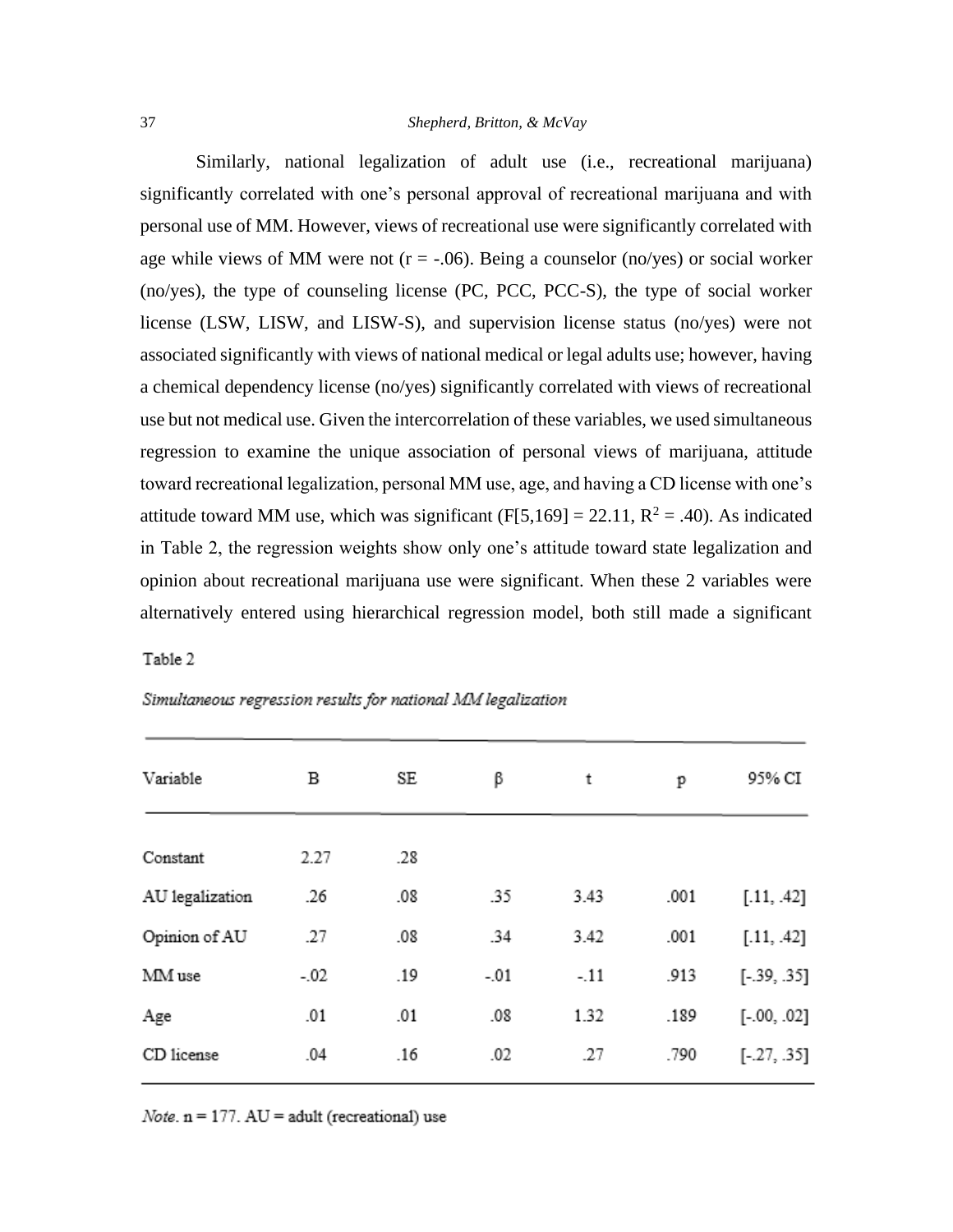addition to the model ( $R^2 = .39$ ), accounting for nearly all of the variance explained in the 5-variable model.

Despite these generally favorable beliefs toward marijuana use, 96% answered yes to "do you think there are clients that are not good candidates for medical marijuana?" The most frequently endorsed reasons for this were history of substance abuse (62%), potential for substance abuse (53%), concerns about client drug seeking (41%), concern for being outside of one's scope of practice (23%), and confusion about state and federal laws (16%). The primary theme among the 12% who wrote something for the "other" response focused on negative side effects (e.g., psychosis, anxiety). Consistent with this, the question, "would you refer a client with a history of substance use disorder for a medical marijuana evaluation" was answered no by 30% of the respondents and most (54%) indicated they were not sure. This elevated concern about misuse among people with substance abuse issues is reflected in the different 5-point Likert rating responses (strongly disagree to strongly agree) to "marijuana may be a good substitute for pain control" and "think medical marijuana would be a good option in helping clients stop misusing opiates." More specifically, 56% agreed and 22% strongly agreed marijuana can manage pain, while 35% agreed and 11% strongly agreed that marijuana may assist with opiate misuse. There were no statistically significant professional differences in these attitudes.

Among the respondents 40% reported yes to "do any of your clients use medicinal marijuana for the treatment of mental health disorders," but 84% indicated yes to "have any of your clients used recreational marijuana for treatment of mental health disorders," which represents a significant difference. Moreover, 63% endorsed yes to "have you had clients present with questions/concerns about the use of medical marijuana?" but only 8% reported referring "a client to a recommending physician to get a medical marijuana card." Not surprising given most respondents reported being not at familiar (58%) or somewhat familiar (24%) regarding "the process of referring clients for assessment for MM," with only 4% who reported being very familiar and 13% who indicated they were familiar. Given this, 44% reported being very interested and 33% reported being interested in "more education on the use of medical marijuana for the treatment of mental health disorders." **Discussion**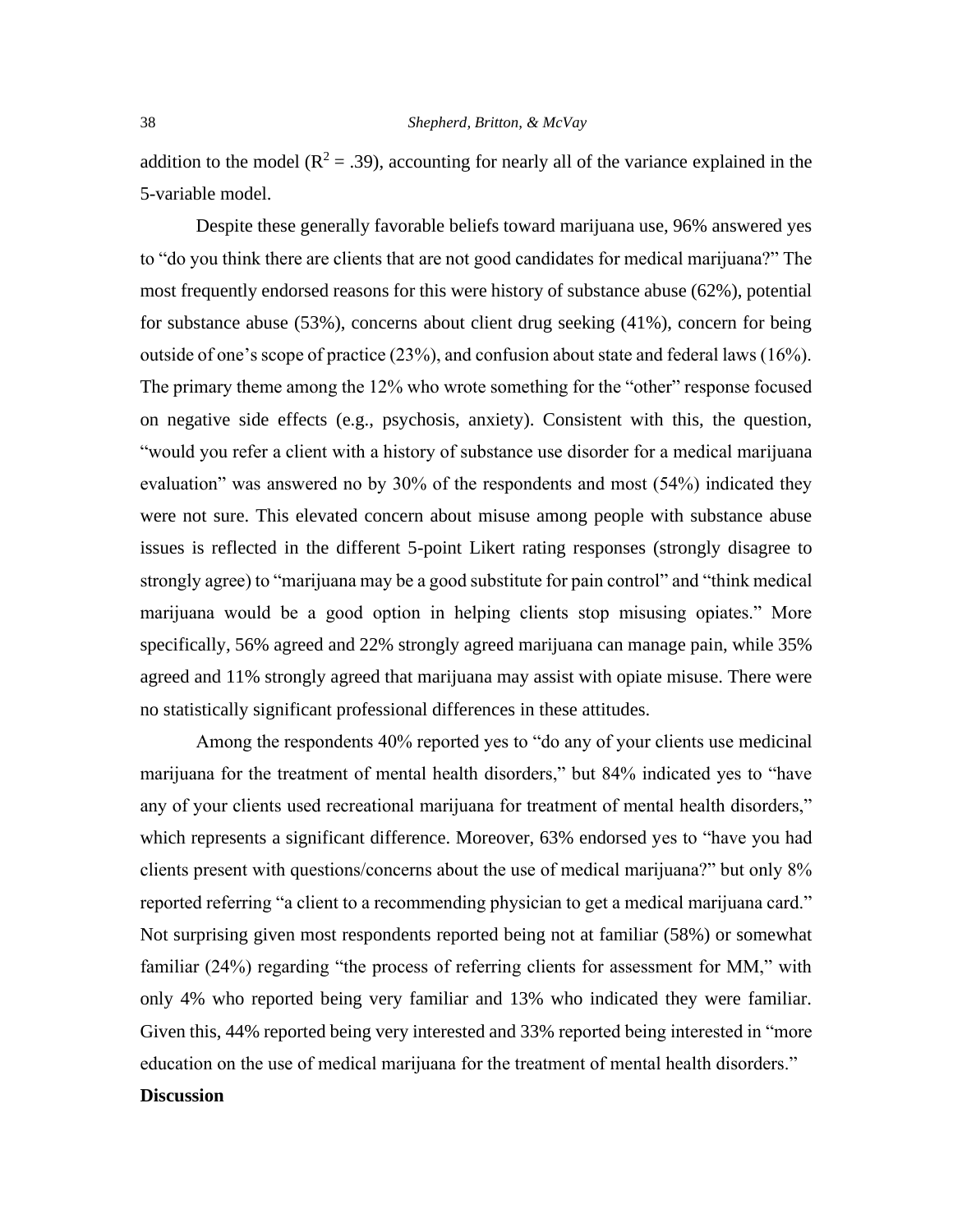Most counselors and social workers licensed though the Ohio Counselor, Social Worker, and Marriage and Family Therapist Board agreed MM should be available to people who find it beneficial. This is consistent with opinions assessed as the national level among non-professionals as well as health professionals from different states. Participants' attitudes toward MM was predicted by beliefs about legalized adult use and personal opinion about recreational use of marijuana. Essentially, if one has positive views around the adult use of marijuana, they will likely have more positive views about MM. The degree these attitudes affect client interaction on the topic is not clear, but clinicians need to be mindful of potential bias given four in ten participants reported having clients who use MM and two times that number indicated they had clients that used illicit marijuana for mental health disorder treatment. Moreover, nearly two-thirds of the participants indicated they had clients ask them about MM, but few reported being familiar with the process to obtain a MM card, increasing the likelihood of relying on personal beliefs, explicitly or implicitly.

Despite the generally positive view about MM, nearly all believed there are clients who should not use MM marijuana and would not or were unsure that they would refer a person with a history of substance abuse for a MM evaluation. Beliefs about the use of marijuana for chronic pain, which is an Ohio qualified condition, and opioid misuse, which is not a qualified condition, were consistent with current Ohio law and more measured. That is, participants viewed MM use for chronic pain as more appropriate than for opioid misuse. Indeed, one of the primary concerns about the use of MM was the potential for it to be misused in addition to the potential negative side effects (e.g., psychosis). While the biased belief that MM is good for all is not evident, the different views regarding pain and opioid use suggest we hold different view of clients who report pain and those who may have substance use issues. Indeed, viewing someone as just a substance user may preclude one from sufficiently considering all potential treatment options, including MM. Additional reasons underlying why some clients are not good candidates for MM, which provides a justification to not refer for further evaluation, are illuminating. The concern identified by the largest number of participants was a history of substance abuse, and the third percentage largest was drug-seeking behavior, which is related to being concerned about misuse.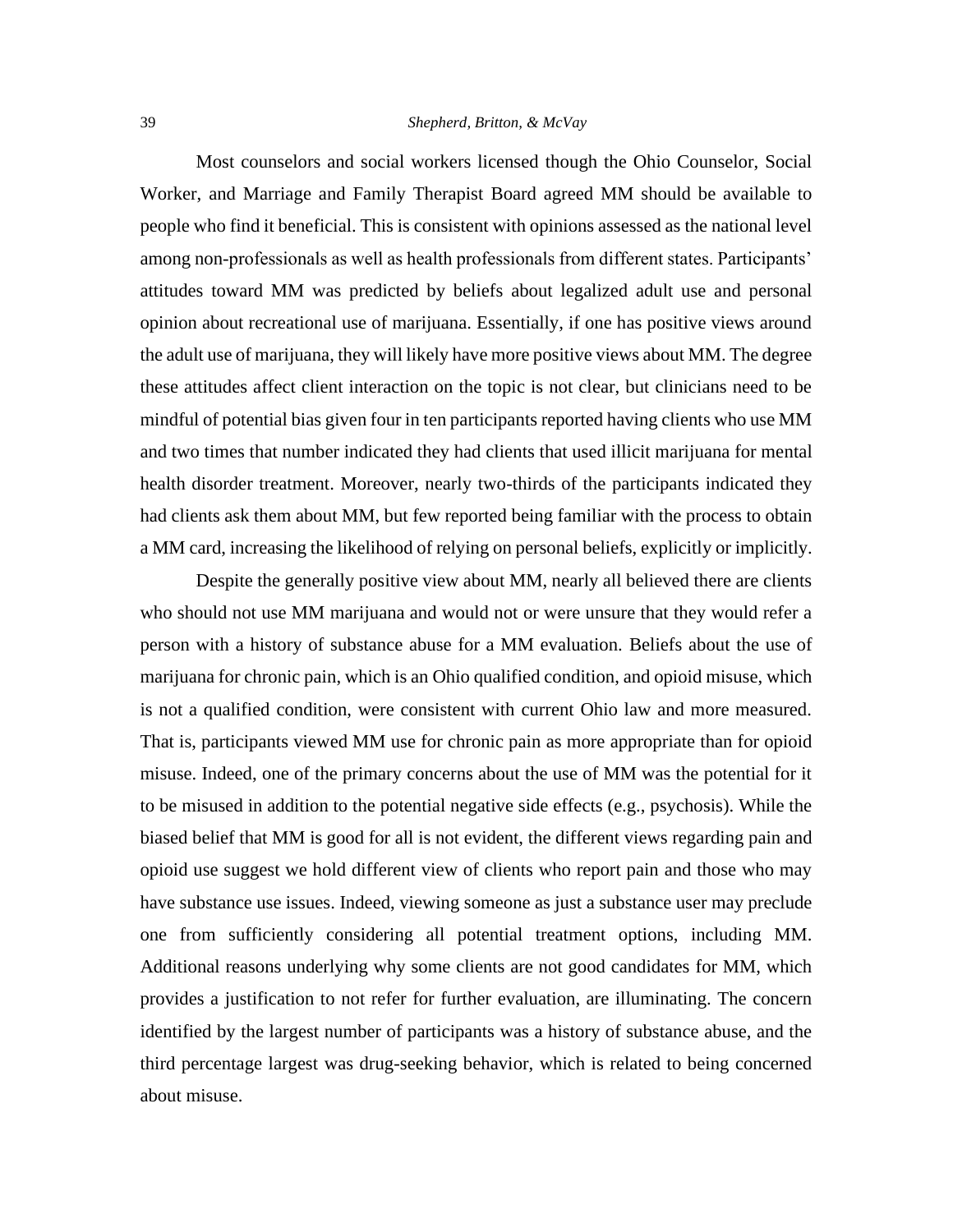There also were referral concerns about conflicts between Ohio and federal law, which could be addressed though education about OMMCB processes. Nearly one-quarter of the participants indicated making a referral was outside their scope of practice; however, given the degree marijuana interfaces with clinical work, this may not be a tenable position, especially given the number of clients using or asking about MM will likely increase beyond its current baseline, which is frequent per this sample.

# **Practice Implications**

These data have several practice implications and point to several training issues, which three-quarters of the participants acknowledged a need for. Some of the issues could be anticipated given the relatively new MM laws in Ohio, and others are driven by the specific survey results. The practice implications can be conceptualized as knowledge based and interpersonally based. The first and primary practice implications are intrapersonal in nature: the need to self-assess one's views of marijuana as that will affect how information about MM is processed, being mindful our tendency to confirm our existing beliefs. Similarly, some reflection about how one identifies drug seekers or users is important, particularly those who may use injectable substances as negative clinical biases are documented (i.e., Couto e Cruz et al., 2018). That is, how does one determine if a client is potentially drug-seeking beyond having a history of substance abuse or whose pain is real and need of treatment. Without some education on the issue, counselors are likely to utilize stereotypes, often which can be negative, to conceptualize the client's behavior.

While it is unreasonable to expect mental health professionals to continually digest the evolving information regarding the benefits and risks of MM, counselors should be sufficiently knowledgeable about the topic to maintain their clinical competence, especially given the likelihood MM will be clinical topic. Knowledge to maintain competence also should include information about those who experience pain, which is very subjective and a common associated feature in clinical settings, yet one often addressed in a medical or an ancillary setting; however, the *Diagnostic and Statistical Manual* (DSM; American Psychiatric Association [APA], 2013) no longer includes pain disorder as previous editions did. Currently, pain disorder is subsumed under somatic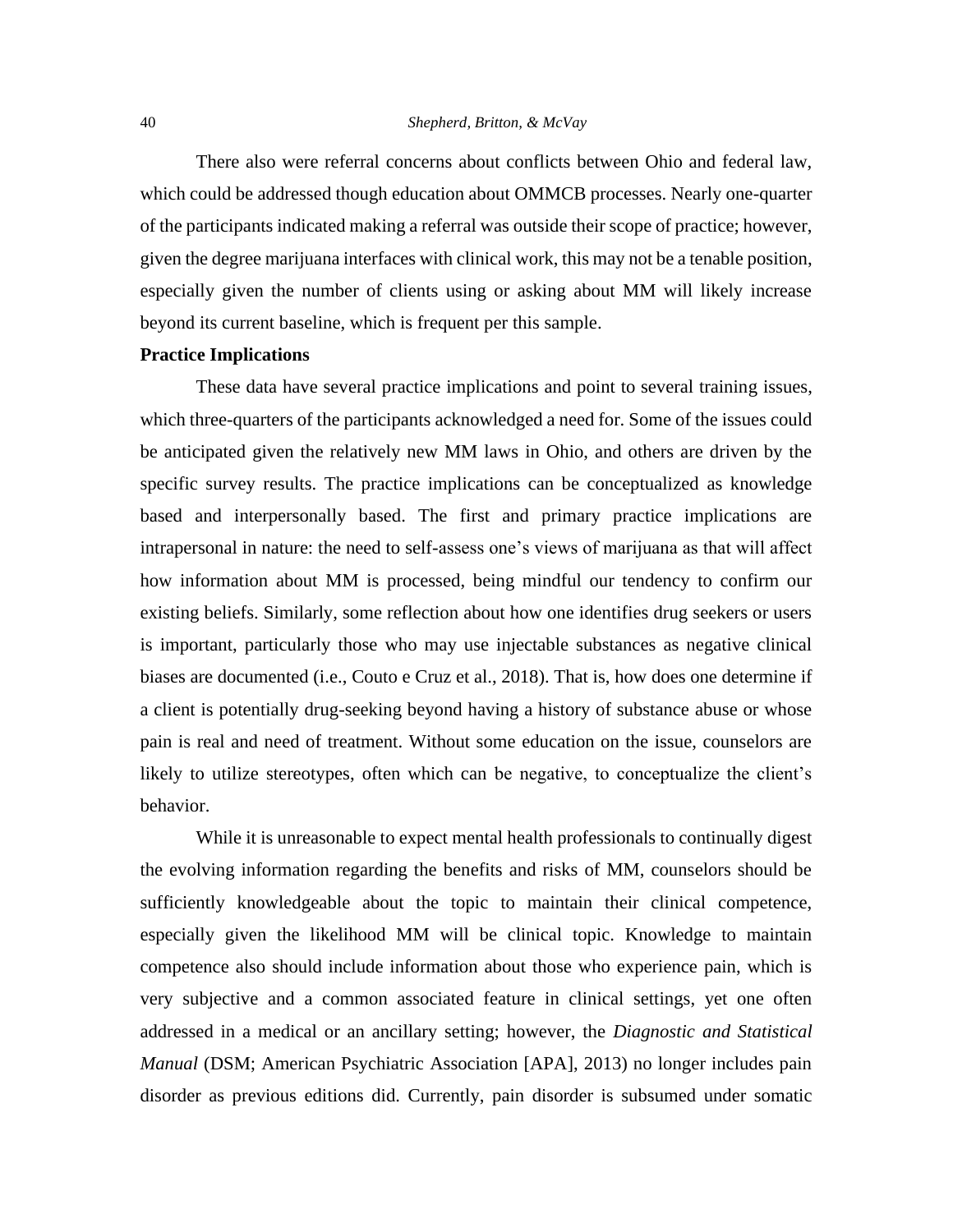symptom disorder, which is characterized by "excessive thoughts, feelings, or behaviors related to somatic symptoms or health concerns" (APA, p. 311)—clearly topics relevant for counselors as they can have the skills to address such symptomatology. To differentiate pain disorder from somatization disorder, clinicians record somatic symptom disorder with predominant pain. Clients whose pain can be further characterized as persistent or severe, according to DSM specifier criteria, may be candidates for MM. Overall, one's general view about marijuana, pain, and marijuana-seeking behavior needs to be examined.

Beyond intrapersonal awareness and general knowledge about MM, counselors need to be familiar with the process one goes through to obtain a MM card in Ohio. Just referring elsewhere or to the OMMCB website is not sufficient, especially given technological disparities that have become more apparent recently. Indeed, browsing the OMMCB website is strongly encouraged, and knowledge about its content may demonstrate a basic level of competence. Moreover, it should be the primary source of information for clients who seek information about MM. The site includes information directed toward patients, caregivers, and physicians. Indeed, the whole registration process is explained, including some videos, and there are links to other relevant resources as well (e.g., certifying physicians to perform evaluations, dispensary locations). In its essence, training on MM needs to include interpersonal reflections, general knowledge about risks and benefits of MM, and an understanding of the MM process in Ohio.

#### **Future Research and Study Limitations**

Given the paucity of research on mental health professionals' attitudes and knowledge on MM, additional research is clearly needed. Moreover, examining the degree personal beliefs about marijuana affect clinical practice is an area worthy of investigation. Additionally, whether training on MM, substance misuse, and pain management can improve practice should be examined. However, the primary MM research need is further examination of its effectiveness and adverse effects on human participants, which would be helpful to clinical practice.

The strength of the assertations made in this paper are not on a solid foundation as the data underlying them suffers from substantive sample and measurement issues. More specifically, there are over 7000 people registered with the Ohio Counselor, Social Worker,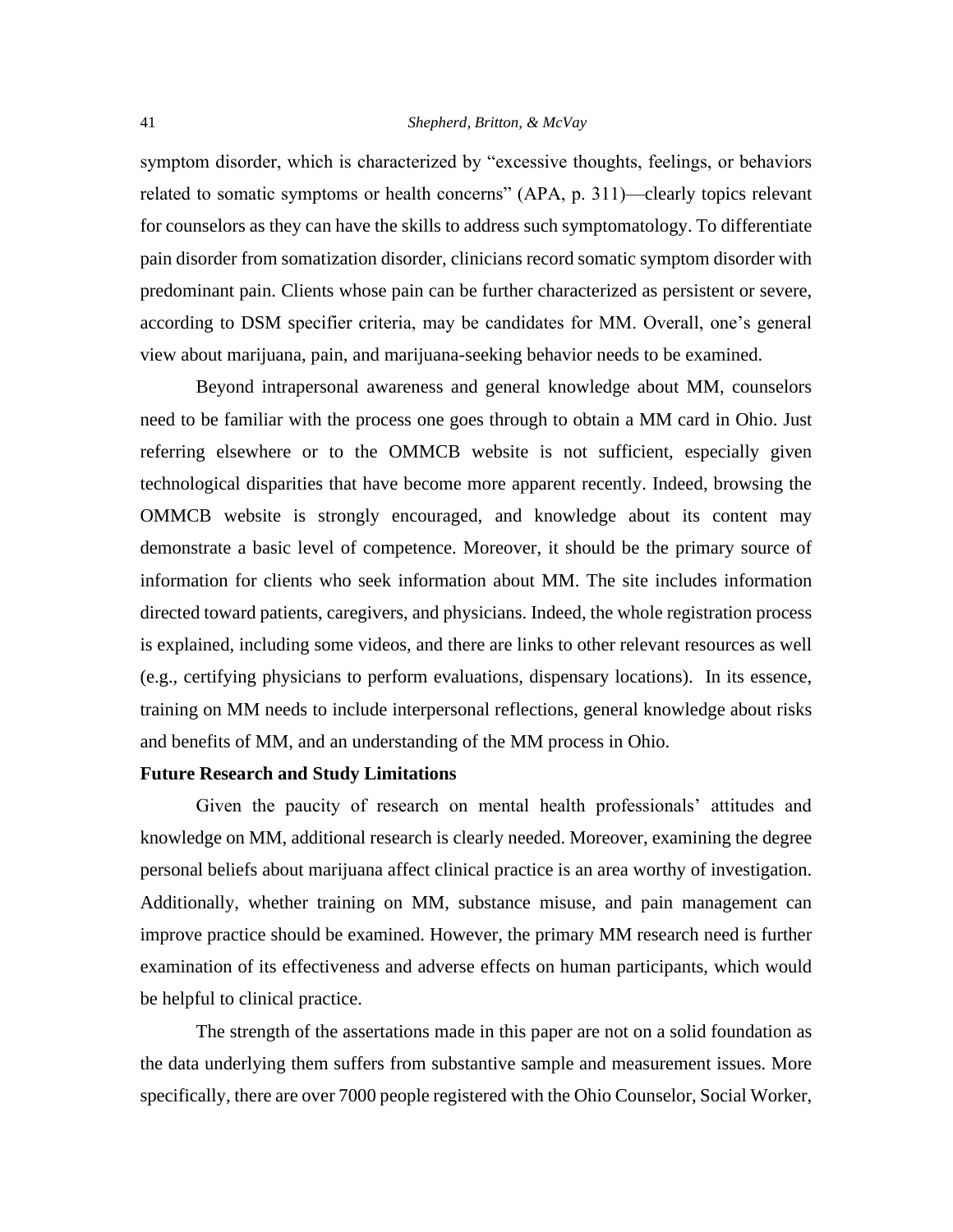and Marriage and Family Therapist Board with an independent counselor license (i.e., PCC or PCC-S), and nearly 10,000 have a LISW or LISW-S license (personal communication, H. Pierre, Ohio Department of Administrative Services, February 25, 2021); however, the study included less than 2% of Ohio counselors and well below 1% of Ohio social workers. Given these small percentages and the process to procure the study sample, what the population of counselors and social workers in Ohio think about MM is not certain. In addition, the questions used to assess attitudes are not standardized, so the responses cannot be compared to other results. More significant is that the ideas and concepts used in the research are measured with a single question, which affects the reliability of measurement as well as the likelihood of finding significant associations.

#### **Conclusion**

Whether the ideas in this paper will be supported in future research is unknown. It is likely, however, the use of marijuana, whether it is legal or illegal according to local statues, will increase as access expands. This evolution will likely complicate decision making as clinicians are confronted with clients who have mental health concerns, substance abuse issues, and difficulties with pain management. Despite these uncertainties, one fact remains clear: MM will be an issue in clinical practice more frequently in the future, and mental health professionals must prepare for that in a way that is not biased by personal attitudes toward MM.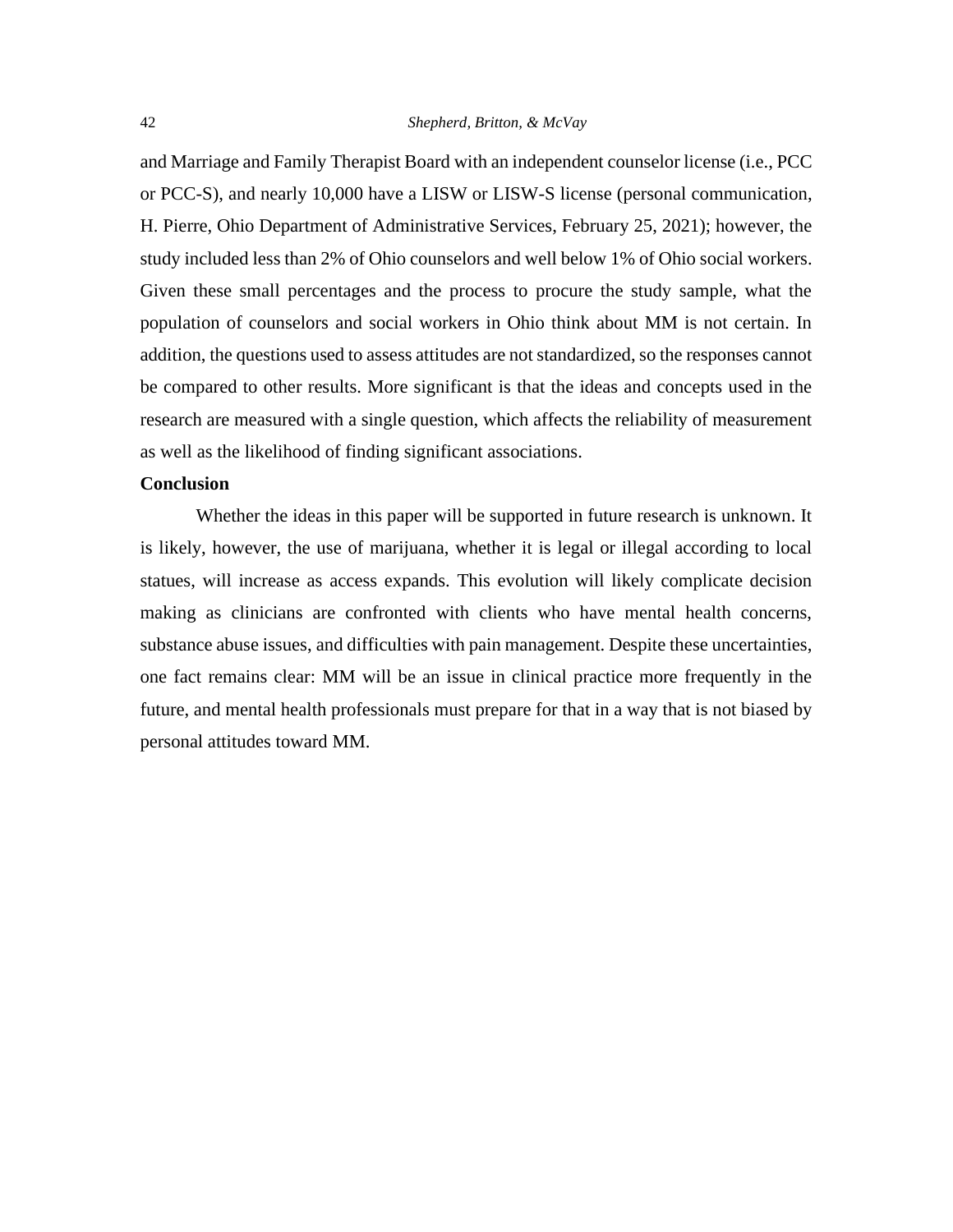#### **References**

- American Academy of Addiction Psychiatry. (2019). *Proposed model state cannabis laws to reduce harms.* https://www.aaap.org/wp-content/uploads/2020/06/AAAPcannabis-model-law-to-disseminate\_Dec-2019.pdf
- American Counseling Association. (2014). *2014 ACA code of ethics*. https://www.counseling.org/resources/aca-code-of-ethics.pdf
- American Psychiatric Association. (2013). *Diagnostic and statistical manual of mental disorders* (5th ed.).<https://doi.org/10.1176/appi.books.9780890425596>
- Aran, A., Cassuto, H., Lubotzky, A., Wattad, N., & Hazan, E. (2019). Brief report: Cannabidiol-rich cannabis in children with autism spectrum disorder and severe behavioral problems—A retrospective feasibility study. *Journal of Autism and Developmental Disorders*, *49*(3), 1284–1288. https://doi.org/10.1007/s10803-018- 3808-2
- Bergeria, C. L., Huhn, A. S., & Dunn, K. E. (2020). The impact of naturalistic cannabis use on self-reported opioid withdrawal. *Journal of Substance Abuse Treatment, 113*. Article number 108005.<https://doi.org/10.1016/j.jsat.2020.108005>
- Black, N., Stockings, E., Campbell, G., Tran, L. T., Zagic, D., Hall, W. D., Farrell, M., Degenhardt, L. (2019). Cannabinoids for the treatment of mental disorders and symptoms of mental disorders: a systematic review and meta-analysis. *The Lancet Psychiatry, 6*(12), 995-1010. [https://doi.org/10.1016/S2215-0366\(19\)30401-8](https://doi.org/10.1016/S2215-0366(19)30401-8)
- Bonn-Miller, M. O., Babson, K. A., & Vandrey, R. (2014). Using cannabis to help you sleep: Heightened frequency of medical cannabis use among those with PTSD. *Drug and Alcohol Dependence*, *136*, 162–165. <https://doi.org/10.1016/j.drugalcdep.2013.12.008>
- Center for Behavioral Health Statistics and Quality. (2017) *Results from the 2017 National Survey on Drug Use and Health: Detailed tables*. Substance Abuse and Mental Health Services Administration. [https://www.samhsa.gov/data/sites/default/files/cbhsq](https://www.samhsa.gov/data/sites/default/files/cbhsq-reports/NSDUHDetailedTabs2017/NSDUHDetailedTabs2017.htm%23tab1-16B)[reports/NSDUHDetailedTabs2017/NSDUHDetailedTabs2017.htm#tab1-16B](https://www.samhsa.gov/data/sites/default/files/cbhsq-reports/NSDUHDetailedTabs2017/NSDUHDetailedTabs2017.htm%23tab1-16B)
- Center for Health and Neuroscience, Genes, and Environment. (n.d.) *CUChange mobile pharmacology laboratory*. University of Colorado Boulder. <https://www.colorado.edu/center/cuchange/mobile-laboratory>
- Centers for Disease Control and Prevention. (2019). *Outbreak of lung injury associated with the use of e-Cigarette or vaping products*. [https://www.cdc.gov/tobacco/basic\\_information/e-cigarettes/severe-lung](https://www.cdc.gov/tobacco/basic_information/e-cigarettes/severe-lung-disease.html)[disease.html](https://www.cdc.gov/tobacco/basic_information/e-cigarettes/severe-lung-disease.html)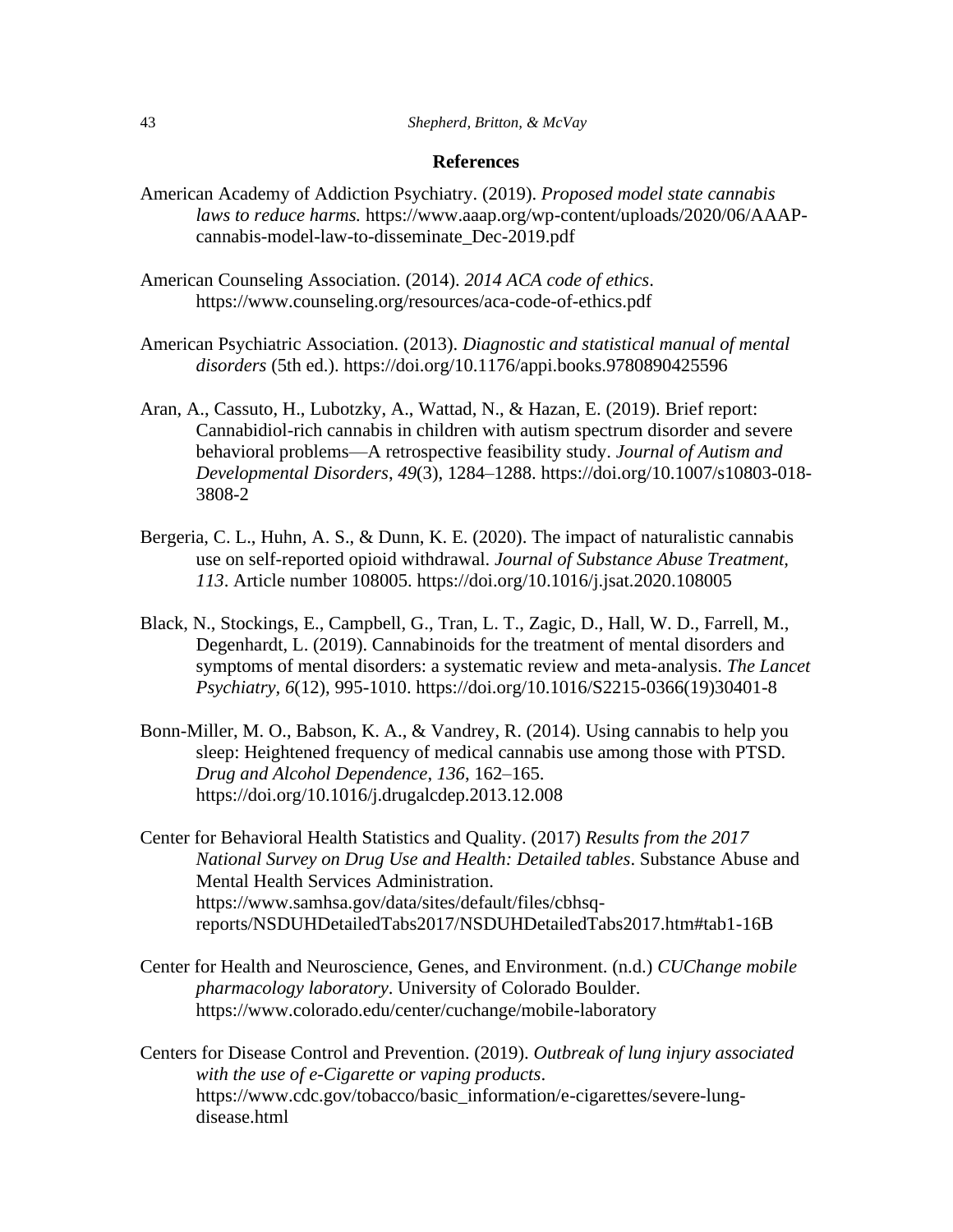- Charuvastra, A., Friedmann, P. D., & Stein, M. D. (2005). Physician attitudes regarding the prescription of medical marijuana. *Journal of Addictive Diseases*, *24*(3), 87– 94. [https://doi.org/10.1300/J069v24n03\\_07](https://doi.org/10.1300/J069v24n03_07)
- Compassionate Use Act of 1996, Cal. Health and Safety Code, § 11362.5. (1996). https://leginfo.legislature.ca.gov/faces/codes\_displaySection.xhtml?sectionNum= 11362.5.&lawCode=HSC
- Corroon, J. M.,Jr, Mischley, L. K., & Sexton, M. (2017). Cannabis as a substitute for prescription drugs – a cross-sectional study. *Journal of Pain Research, 10*, 989- 998.<https://doi.org/10.2147/JPR.S134330>
- Couto e Cruz, C., Salom, C., Maravilla, J., & Alati, R. (2018). Mental and physical health correlates of discrimination against people who inject drugs: A systematic review. *Journal of Studies on Alcohol and Drugs*, *79*(3). 350-360. [http://doi.org/10.15288/jsad.2018.79.350](http://doi.org/10.15288/jsad.2018.79.350 )
- Cuttler, C., Spradlin, A., Nusbaum, A. T., Whitney, P., Hinson, J. M., & McLaughlin, R. J. (2017). Blunted stress reactivity in chronic cannabis users. *Psychopharmacology, 234*(15), 2299–2309. [https://doi.org/10.1007/s00213-017-](https://doi.org/10.1007/s00213-017-4648-z) [4648-z](https://doi.org/10.1007/s00213-017-4648-z)
- Feingold, D., Brill, S., Goor-Aryeh, I., Delayahu, Y., & Lev-Ran, S. (2017). Depression and anxiety among chronic pain patients receiving prescription opioids and medical marijuana. *Journal of Affective Disorders*, *218*, 1–7. <https://doi.org/10.1016/j.jad.2017.04.026>
- Gorey, C., Kuhns, L., Smaragdi, E., Kroon, E., & Cousijn, J. (2019). Age-related differences in the impact of cannabis use on the brain and cognition: A systematic review. *European Archives of Psychiatry and Clinical Neuroscience*, *269*(1), 37– 58.<https://doi.org/10.1007/s00406-019-00981-7>
- Hasin, D. S. (2018). US epidemiology of cannabis use and associated problems. *Neuropharmacology*, *43*, 195-212.<https://doi.org/10.1038/npp.2017.198>
- Hoch, E., Niemann, D., Keller, R., Schneider, M., Friemel, C. M., Preuss, U. W., Hasan, A., & Pogarell, O. (2019). How effective and safe is medical cannabis as a treatment of mental disorders? A systematic review. *European Archives of Psychiatry and Clinical Neuroscience*, *269*, 87–105. <https://doi.org/10.1007/s00406-019-00984-4>
- Kondrad, E., Reid, A. (2013) Colorado family physicians' attitudes toward medical marijuana. *Journal of the American Board of Family Medicine*, *26*(1), 52‐60. [https://10.3122/jabfm.2013.01.120089](https://10.0.12.50/jabfm.2013.01.120089)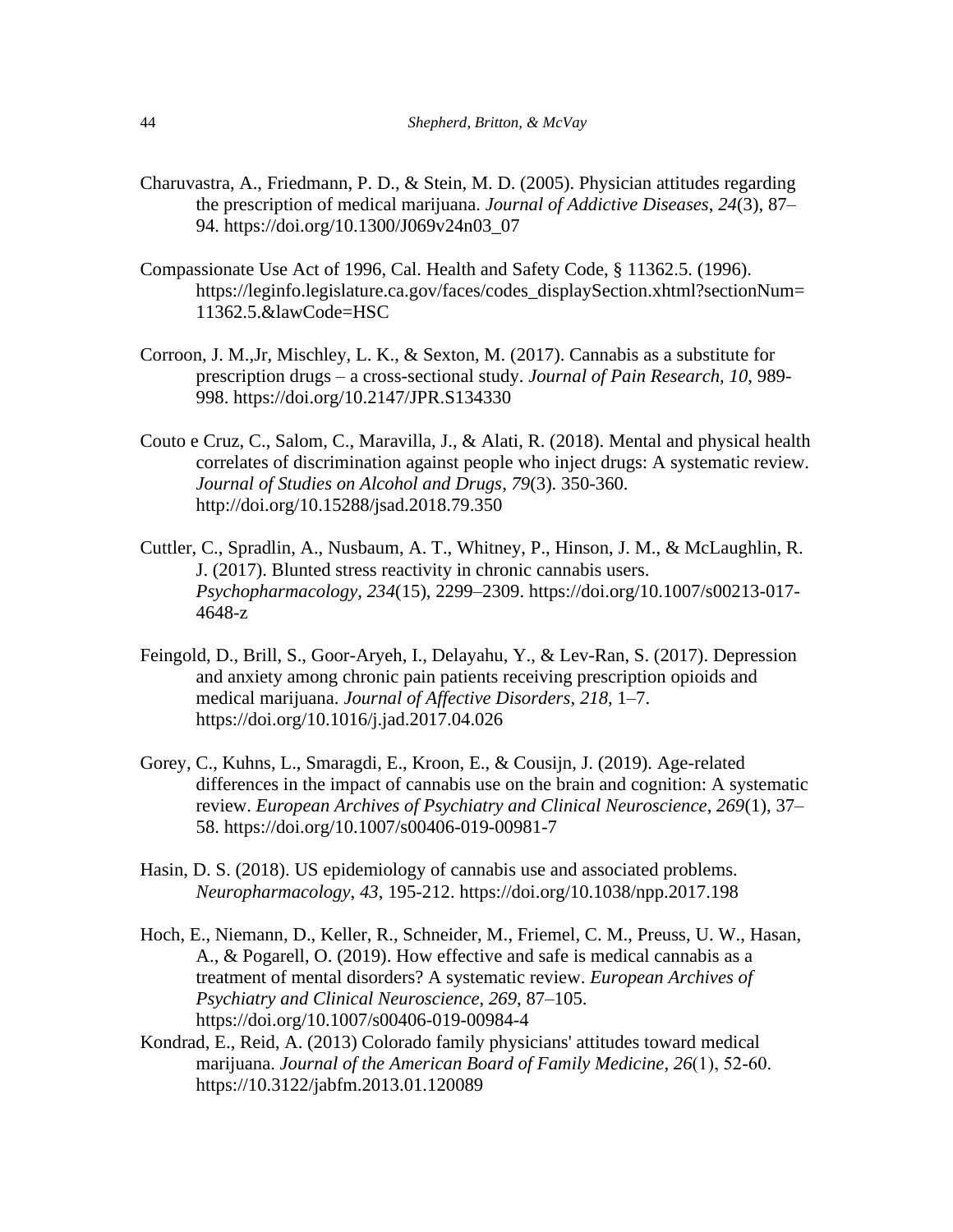- Lac, A., & Luk, J. W. (2018). Testing the amotivational syndrome: Marijuana use longitudinally predicts lower self-efficacy even after controlling for demographics, personality, and alcohol and cigarette use. *Prevention Science*, *19*(2), 117–126.<https://doi.org/10.1007/s11121-017-0811-3>
- Lombardi, L. Gunter, J., & Tanner, E. (2020). Ohio physician attitudes toward medical cannabis and Ohio's medical marijuana program. *Journal of Cannabis Research*, *2,* Article 16.<https://doi.org/10.1186/s42238-020-00025-1>
- Lucas, P., & Walsh, Z. (2017). Medical cannabis access, use, and substitution for prescription opioids and other substances: A survey of authorized medical cannabis patients. *International Journal of Drug Policy*, *42*, 30–35. <https://doi.org/10.1016/j.drugpo.2017.01.011>
- Lusk, S. L., & Paul, T. M. (2017). Rehabilitation professionals' attitudes towards medicinal marijuana use: A pilot study. *Journal of Applied Rehabilitation Counseling*, *48*(1), 25–30. <https://doi.org.10.1891/0047-2220.48.1.25>
- Medical Marijuana Control Program, Ohio Revised Code § 3796 (2020). https://codes.ohio.gov/ohio-revised-code/chapter-3796
- Meier, M. H., & White, M. (2018). Do young-adult cannabis users show amotivation? An analysis of informant reports. *Translational Issues in Psychological Science*, *4*(1), 99–107. https://doi.org/10.1037/tps0000150
- Metrik, J., Gunn, R. L., Jackson, K. M., Sokolovsky, A. W., & Borsari, B. (2018). Daily patterns of marijuana and alcohol co‐use among individuals with alcohol and cannabis use disorders. *Alcoholism: Clinical and Experimental Research*, *42*(6), 1096–1104. https://doi.org/10.1111/acer.13639
- Moeller, K. E., & Woods, B. (2015). Pharmacy students' knowledge and attitudes regarding medical marijuana. *American Journal of Pharmaceutical Education, 79*(6), 85. https://doi.org/10.5688/ajpe79685
- National Academies of Sciences, Engineering, and Medicine. (2017). *The health effects of cannabis and cannabinoids: The current state of evidence and recommendations for research*. National Academies Press. https://doi.org/10.17226/24625

National Conference of State Legislature. (2021). *State medical marijuana laws*. https://www.ncsl.org/research/health/state-medical-marijuana-laws.aspx

National Institutes of Health. (2019, December 18). *Vaping of marijuana on the rise among teens.* https://www.nih.gov/news-events/news-releases/vaping-marijuanarise-among-teens